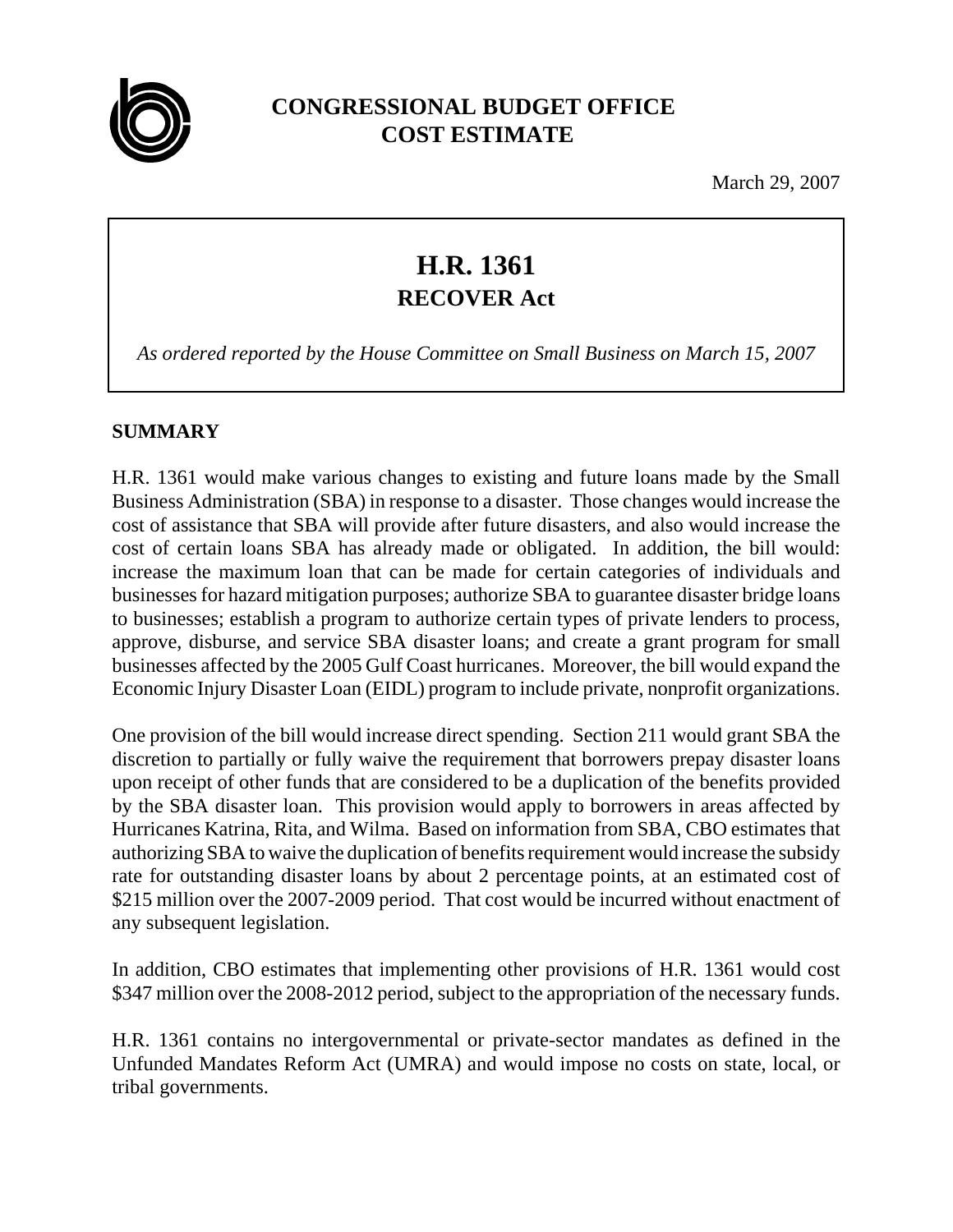## **ESTIMATED COST TO THE FEDERAL GOVERNMENT**

The estimated budgetary impact of the bill is shown in the following table. The budgetary impact of this legislation falls within budget function 450 (community and regional development).

|                                                                      | By Fiscal Year, In Millions of Dollars |                                   |                |                |                |                  |
|----------------------------------------------------------------------|----------------------------------------|-----------------------------------|----------------|----------------|----------------|------------------|
|                                                                      | 2007                                   | 2008                              | 2009           | 2010           | 2011           | 2012             |
|                                                                      |                                        | <b>CHANGES IN DIRECT SPENDING</b> |                |                |                |                  |
| Elimination of Prohibition on Duplication<br>of Benefits             |                                        |                                   |                |                |                |                  |
| <b>Estimated Authorization Level</b>                                 | 215                                    | $\Omega$                          | $\theta$       | $\overline{0}$ | $\mathbf{0}$   | $\overline{0}$   |
| <b>Estimated Outlays</b>                                             | 140                                    | 45                                | 30             | $\mathbf{0}$   | $\Omega$       | $\theta$         |
| <b>CHANGES IN SPENDING SUBJECT TO APPROPRIATION</b>                  |                                        |                                   |                |                |                |                  |
| Changes to Future SBA Disaster Loans                                 |                                        |                                   |                |                |                |                  |
| <b>Estimated Authorization Level</b>                                 | $\theta$                               | 28                                | 29             | 29             | 30             | 30               |
| <b>Estimated Outlays</b>                                             | $\Omega$                               | 14                                | 25             | 29             | 29             | 30               |
| <b>Grants to Disaster-Affected Small Businesses</b>                  |                                        |                                   |                |                |                |                  |
| <b>Estimated Authorization Level</b>                                 | $\boldsymbol{0}$                       | 180                               | $\overline{0}$ | $\overline{0}$ | $\overline{0}$ | $\boldsymbol{0}$ |
| <b>Estimated Outlays</b>                                             | $\Omega$                               | 72                                | 72             | 36             | $\Omega$       | $\overline{0}$   |
| Economic Injury Disaster Loans to Private<br>Nonprofit Organizations |                                        |                                   |                |                |                |                  |
| <b>Estimated Authorization Level</b>                                 | $\overline{0}$                         | 3                                 | 3              | 3              | 3              | 3                |
| <b>Estimated Outlays</b>                                             | $\Omega$                               | $\overline{2}$                    | 3              | 3              | 3              | $\overline{3}$   |
| Other Provisions Affecting SBA                                       |                                        |                                   |                |                |                |                  |
| <b>Estimated Authorization Level</b>                                 | $\boldsymbol{0}$                       | 6                                 | 6              | 6              | 6              | 6                |
| <b>Estimated Outlays</b>                                             | $\overline{0}$                         | 4                                 | 5              | 5              | 6              | 6                |
| Total Proposed Changes - Subject to<br>Appropriation                 |                                        |                                   |                |                |                |                  |
| <b>Estimated Authorization Level</b>                                 | $\theta$                               | 217                               | 38             | 38             | 39             | 39               |
| <b>Estimated Outlays</b>                                             | $\theta$                               | 92                                | 105            | 73             | 38             | 39               |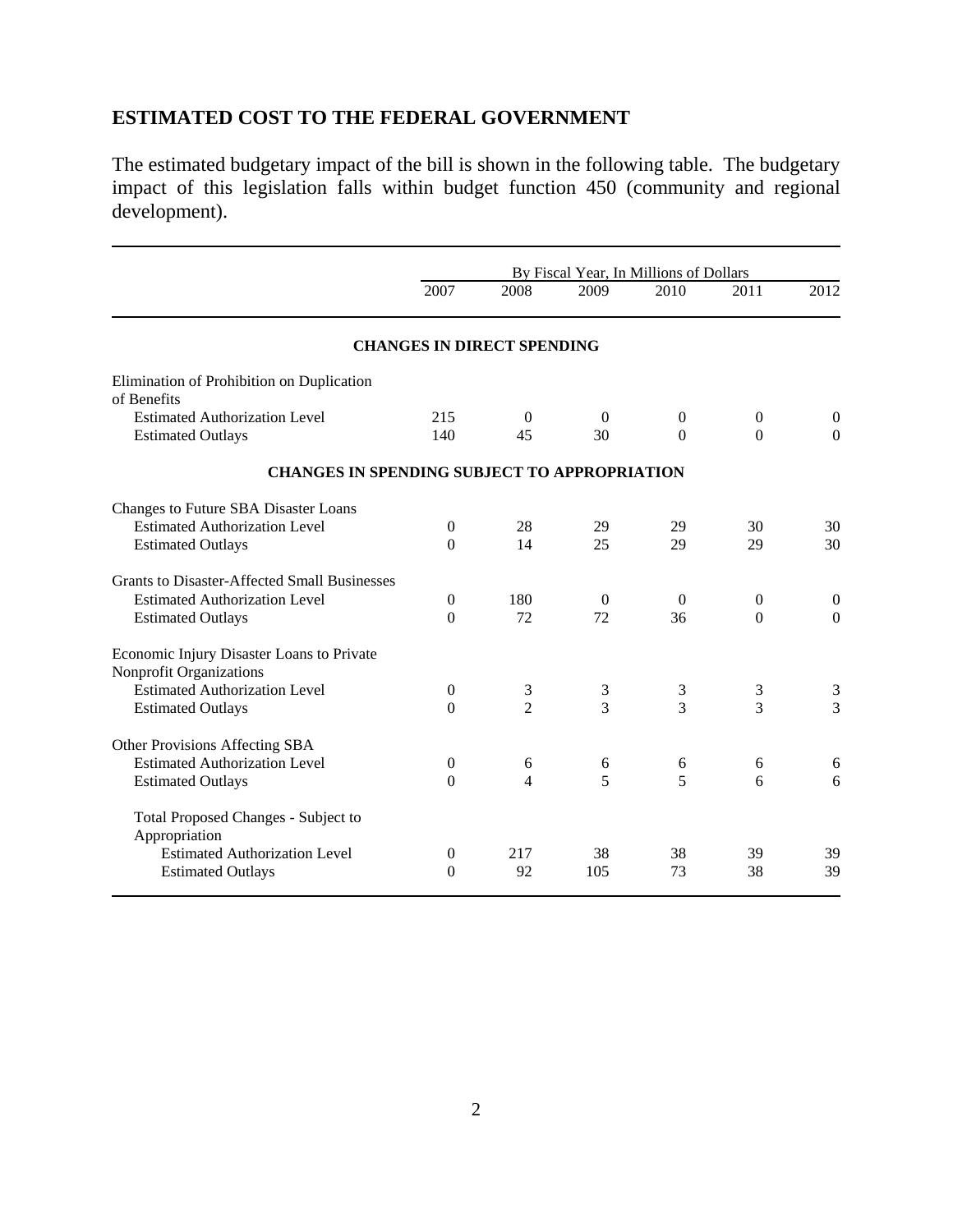#### **BASIS OF ESTIMATE**

For this estimate, CBO assumes that the bill will be enacted before the end of fiscal year 2007, that the amounts authorized by the bill will be appropriated for each year, and that spending will follow historical patterns for current and similar programs.

The Federal Credit Reform Act (FCRA) of 1990 requires an appropriation of the estimated subsidy costs and administrative costs associated with loan guarantee and direct loan program operations. The subsidy cost is the estimated long-term cost to the government of a direct loan or a loan guarantee, calculated on a net-present-value basis, excluding administrative costs. Administrative costs, calculated on a cash basis, include activities related to making, servicing and liquidating loans, as well as overseeing the performance of lenders.

The budgetary impact of the bill's modifications to SBA's credit programs is measured in terms of projected subsidy costs. H.R. 1361 does not specify an explicit authorization level for either the subsidy or the administrative costs for the amendments it would make to SBA's disaster loan program or for the new direct loan and loan guarantee programs authorized by the bill; CBO estimated those amounts using historical information about the operation of SBA's disaster loan program.

#### **Direct Spending**

Section 211 would grant SBA the discretion to partially or fully waive the requirement that borrowers prepay disaster loans upon receipt of other funds (for example, grants or insurance payments) that are considered to be a duplication of the benefits provided by the loan. This provision would apply to loans made to areas of Texas, Louisiana, Mississippi, Alabama, and Florida affected by Hurricanes Katrina, Rita, and Wilma.

 Under procedures specified in the Federal Credit Reform Act for recording the cost of direct federal loans, the Administration now estimates that the subsidy rate is about 20 percent for disaster loans made in fiscal year 2006 and 18 percent for loans made in fiscal year 2007. As of March 2007, SBA had approved about \$5.4 billion in disaster loans to individuals and businesses affected by the 2005 Gulf Coast hurricanes. CBO estimates that loan disbursements will reach about \$7 billion by the end of fiscal year 2007 and close to \$11 billion through 2009. Under current law, the expected subsidy cost to the federal government of those disaster loans made through fiscal year 2009 is about \$1.9 billion. Based on information from SBA, CBO estimates that eliminating the prohibition on the duplication of benefits would increase the subsidy rate by about 2 percentage points, at an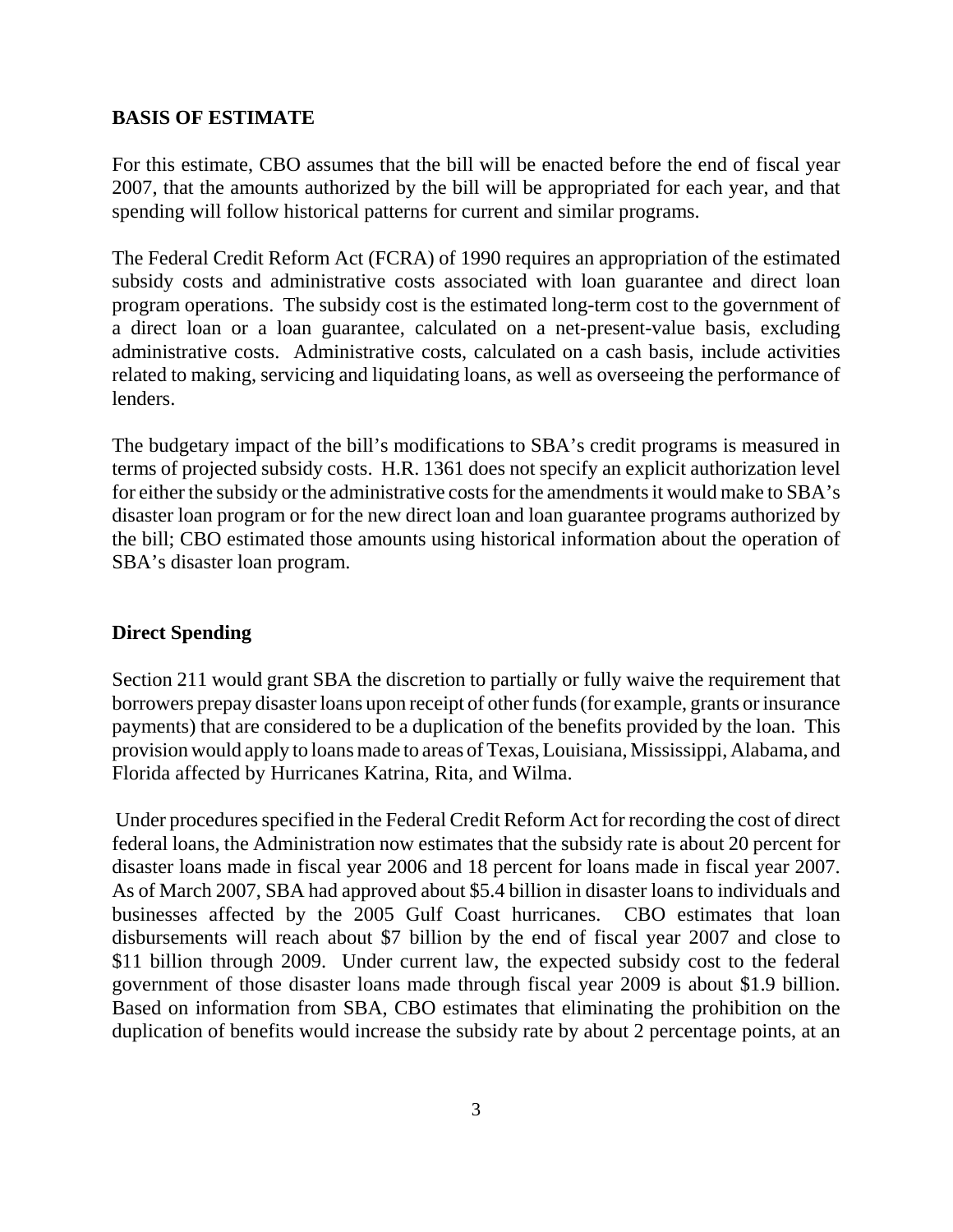estimated cost of \$215 million over the 2007-2009 period, largely because the loans would remain outstanding for longer periods of time.

Under FCRA, the budgetary cost of legislative modifications to existing loans is recorded on the budget in the same year that the legislation making the modification is enacted. Thus, for the \$7 billion in loans expected to be disbursed by the end of fiscal year 2007, CBO estimates that this provision would cost \$140 million in 2007. As approved loans continue to be disbursed through 2009, the additional costs of those loans would be recorded in the federal budget upon disbursement. As a result, CBO estimates that enacting H.R. 1361 will increase direct spending by \$215 million over the 2007-2009 period. Enacting H.R. 1361 would affect direct spending because that cost would be incurred without enactment of subsequent legislation.

#### **Spending Subject to Appropriation**

CBO estimates that the costs of implementing H.R. 1361 that are subject to appropriation action would total \$347 million over the 2008-2012 period, assuming appropriation of the necessary amounts.

**Disaster Mitigation Loans.** Section 201 would authorize SBA to make or guarantee loans for disaster mitigation up to a maximum of 20 percent of the assessed damage to a home or business. Currently, SBA offers direct loans for such purposes up to a maximum of 20 percent of the approved disaster loan. In some cases, SBA will make a disaster loan for less than the assessed damage due to factors such as reimbursements from other sources. Thus, H.R. 1361 would increase the maximum amount of a disaster mitigation loan by 20 percent of the difference between assessed damages and the approved loan amount. The bill would apply this increase to loans made to small businesses and private, nonprofit organizations in the areas of Texas, Louisiana, Mississippi, Alabama and Florida affected by Hurricanes Katrina, Rita, and Wilma, as well as to all future mitigation loans. The demand for such loans tends to be relatively small, and CBO estimates that implementing this provision would have a negligible effect on the federal budget over the next five years.

**Immediate Disaster Assistance Program.** Section 203 would establish an Immediate Disaster Assistance Program. Under the program, SBA would guarantee 85 percent of private loans, up to \$25,000, made to businesses following a disaster. Once an application is received, SBA would be required to approve or disapprove such a loan guarantee within 36 hours. Upon approval of a traditional disaster loan for a business borrower, any amount guaranteed under the proposed Immediate Disaster Assistance Program would be immediately repaid. Such a program to "bridge" the time period between the need for a loan and the availability of a traditional disaster loan would be similar to one already operated by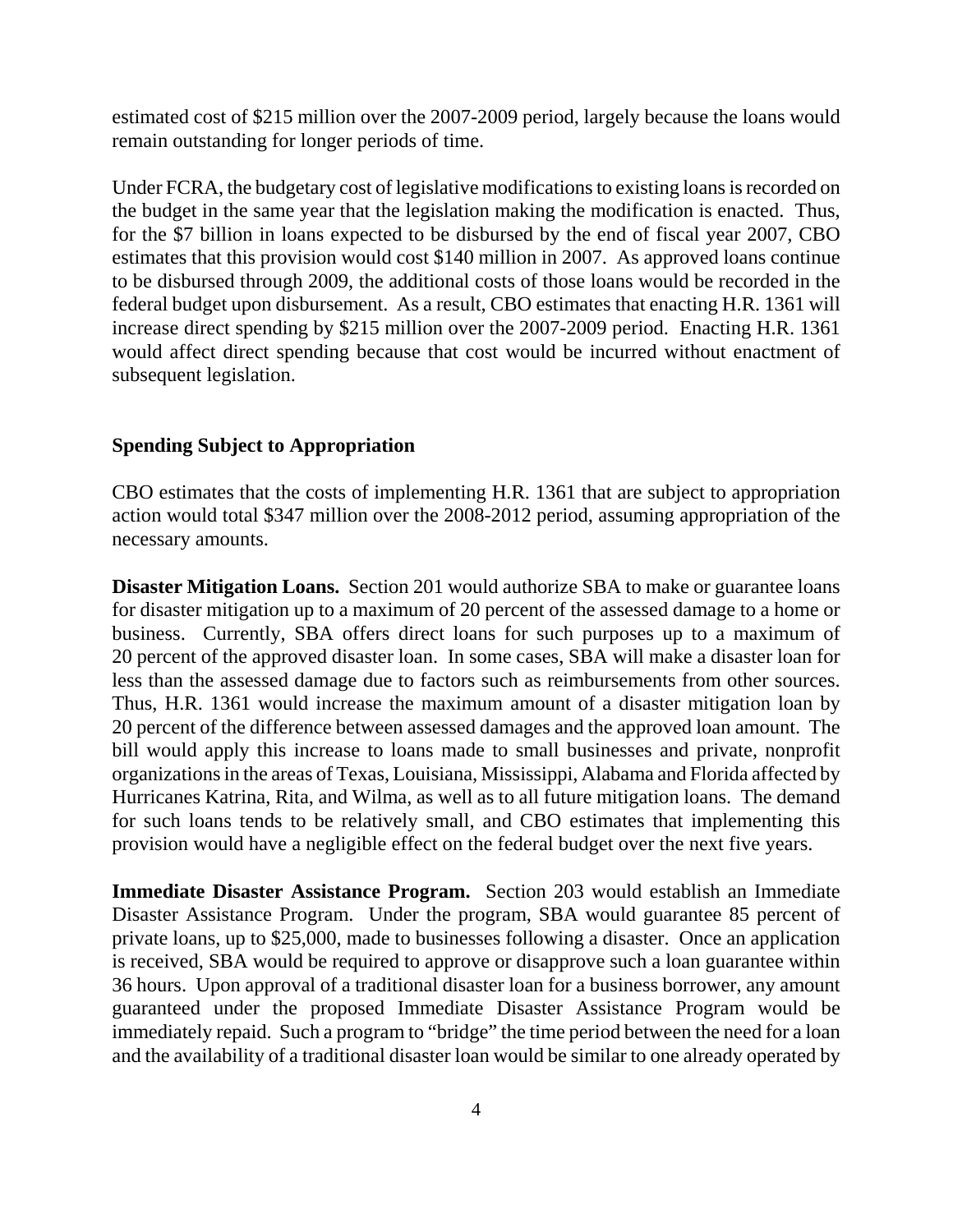SBA for certain nondisaster loans. Based on information from the agency, CBO expects that demand for SBA loans would not be significantly altered under such new authority, although additional risk would be incurred for borrowers that receive loan guarantees and are later denied a traditional disaster loan. Because that is not likely to occur often, CBO estimates that this program would have a negligible cost over the next five years.

**Changes to Future SBA Disaster Loans.** Section 205 would require SBA to lengthen the time period during which borrowers may defer repayment of disaster loans to a minimum of 12 months after final loan disbursement. Furthermore, the bill would require that repayment calculations be based solely upon the disbursed amount of the loan. Currently, SBA grants a minimum deferment period of five months following loan approval and calculates repayment based on the approved amount of the loan. Based on information from SBA, CBO expects that the deferment period for most disaster loans would increase to about 18 months under the bill and that the revised repayment calculation would extend the total repayment period for a small number of loans. CBO estimates that implementing these provisions of H.R. 1361 would increase the future subsidy cost of disaster loans by about 3 percentage points. For this estimate, CBO assumed that the demand for SBA disaster loans over the next five years would average about \$1 billion per year. On that basis, we estimate that implementing this provision would cost \$14 million in 2008 and \$127 million over the 2008-2012 period. Such costs would be subject to appropriation action.

Section 207 would prohibit SBA from requiring a borrower to use his or her home as collateral for a business disaster loan of less than or equal to \$100,000. Current law prohibits the collateral requirement for loans that are less than \$10,000. For loans above this threshold, SBA prefers (but does not require) the use of a borrower's home as collateral. As such, CBO expects that this provision would not increase the number of loans approved by SBA, but that it could affect the recovery rates on any future loans that go into default. SBA does not consider the value of a home as collateral when estimating the subsidy rate for business disaster loans. Therefore, CBO expects that this provision would have a minor impact on the subsidy cost of such loans.

**Enhanced Lending Authority for Private Lenders.** Section 208 would direct SBA to establish a program whereby certain private lenders would be permitted to process, approve, close, and service disaster loans. This program could be implemented at any time at the discretion of the SBA, but would be required when a disaster of national significance occurs or when the average approval period for disaster loans exceeds 30 days. For this work, SBA would pay participating private lenders a servicing fee of up to two percent of the total loan amount approved by the private lenders.

CBO expects that such a program would be used infrequently following rare catastrophic events. The existence of the Disaster Reserve Corps that would be authorized by this bill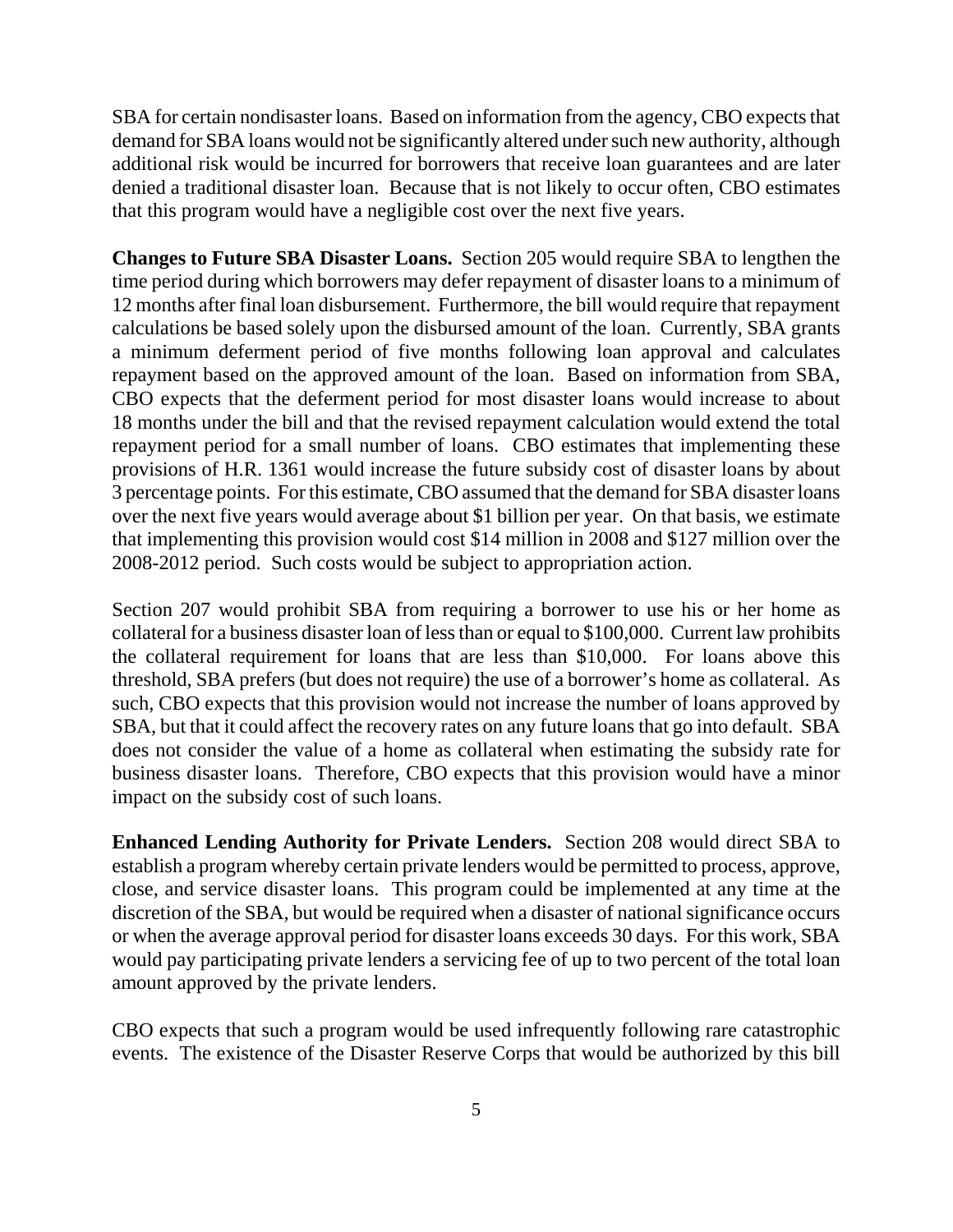would lessen the need to use private lenders. Assuming minimal differences in the default rates and administrative expenses of loans made by private lenders and those made by SBA, CBO estimates that implementing this provision would have a negligible effect on the federal budget. It is possible, however, that having private lenders approve, disburse, close, and service direct federal loans could change—perhaps significantly—the subsidy rate for future disaster loans. There is no precedent for this type of private-sector involvement in issuing federal loans, and CBO has no basis for judging whether and how subsidy rates would change as a result of this provision.

**Grants to Disaster-Affected Small Businesses.** Section 210 would establish a grant program for small businesses in certain areas of Texas, Louisiana, Mississippi, Alabama, and Florida affected by Hurricanes Katrina, Rita, and Wilma. Eligible small businesses include those that were denied traditional disaster loans and are determined to have long-term economic viability. The maximum amount of such grants would be \$100,000, and they would be awarded upon the condition that the business be reestablished in the disasteraffected region. As of March 2007, about 18,000 businesses were rejected for traditional disaster loans in the applicable regions. Because they did not receive loans, CBO expects few businesses could be considered viable. Assuming 10 percent of those applicants met the eligibility criteria specified in the bill and were awarded the full grant value, CBO estimates that implementing this provision would cost \$72 million in 2008 and \$180 million over the 2008-2012 period, assuming appropriation of the necessary funds.

**Disaster Loans to Private Nonprofit Organizations.** Section 214 would expand SBA's Economic Injury Disaster Loans (EIDL) program to include private, nonprofit organizations**.** Under current law, the EIDL program makes direct loans to small businesses and small agricultural cooperatives that have suffered a substantial loss in business revenue as a result of a disaster. Based on the historical volume of physical disaster loans made to nonprofits and of EIDLs made to small businesses, CBO estimates that implementing this provision would cost \$2 million in 2008 and \$14 million over the 2008-2012 period for the subsidy and administrative cost of making additional loans.

**Other Provisions.** Based on information from SBA, CBO estimates that implementing other provisions of H.R. 1361 would require appropriations totaling \$30 million over the next five years. That amount includes:

- \$15 million to maintain a Disaster Reserve Corps of 1,000 individuals, including training and an annual simulation exercise;
- \$10 million to ensure that a backup loan-processing facility could become operational within 2 days of a primary facility becoming unavailable; and